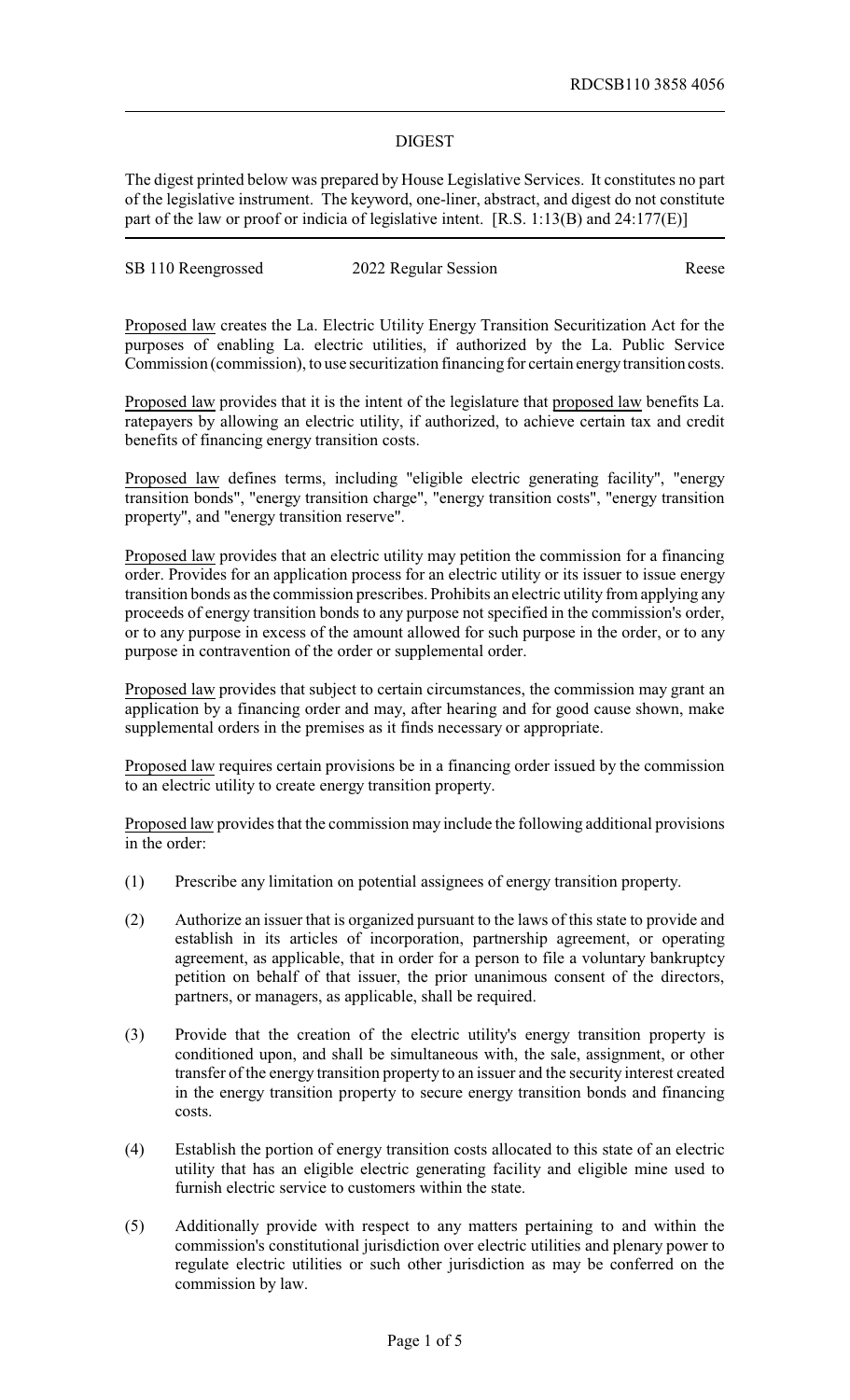Proposed law provides that after the order is issued, the electric utility retains discretion regarding whether to sell, assign, or transfer energy transition property or to cause the energy transition bonds to be issued.

Proposed law provides that all financing orders by the commission shall be operative and in full force and effect from the time fixed for them to become effective by the commission.

Proposed law provides that an aggrieved party or intervenor may file in district court, within 15 days of a financing order becoming effective, a petition setting forth the particular cause of objection to the order. Provides that if there is a timely application for rehearing made at the commission, the 15-day period for appeal shall not begin until the effective date of the commission order disposing of the rehearing. Provides that the district court may affirm the commission's order or set it aside. Provides for a direct appeal process to the La. Supreme Court from the district court.

Proposed law provides that all energy transition property that is listed in a financing order shall constitute an existing, present contract right constituting an individualized, separate incorporeal movable susceptible of ownership, sale, assignment, transfer, and security interest. Provides the property will exist whether or not the revenues or proceeds arising from the property have been billed, have accrued, or have been collected notwithstanding the fact that the value or amount of the property is or may be dependent on the future provision of service to customers by the electric utility and the future consumption by customers of electricity. The energy transition property created by a financing order shall be a vested contract right, and the financing order shall create a contractual obligation of irrevocability by the commission in favor of the electric utility and its assignees and financing parties.

Proposed law provides that energy transition property listed in a financing order shall continue to exist until the energy transition bonds are paid in full and all financing costs of the bonds have been recovered in full.

Proposed law provides that all or any portion of energy transition property listed in the financing order issued to an electric utility may be sold, assigned, or transferred to an assignee or be encumbered by a security interest to secure energy transition bonds issued pursuant to the order and other financing costs. Provides that each sale, assignment, transfer, or security interest granted by an electric utility or assignee shall be considered to be a transaction in the ordinary course of business.

Proposed law provides that the description of energy transition property sold, assigned, or transferred to an assignee in any sale agreement, purchase agreement, or other transfer agreement, encumbered to a secured party in any security agreement, or indicated in any financing statement shall be sufficient only if the description or indiction refers to the specific financing order that created the energy transition property and states that such agreement or financing statement covers all or part of the property described in the financing order.

Proposed law provides that energy transition property is an individualized, separate incorporeal movable susceptible of ownership, sale, assignment, transfer, and security interest encumbrance.

Proposed law provides that if the electric utility defaults on any required payment of charges arising from the energy transition property listed in the financing order, the district court of the domicile of the commission, upon application of an interested party, and without limiting any other remedies available to the applying party, shall order the sequestration and payment of the revenues arising from the energy transition property to the financing parties or their representatives. Provides the order shall remain in full force and effective, notwithstanding any reorganization, bankruptcy, or other insolvency proceedings with respect to the electric utility or its successors or the assignees.

Proposed law provides to the extent provided in a financing order, the following: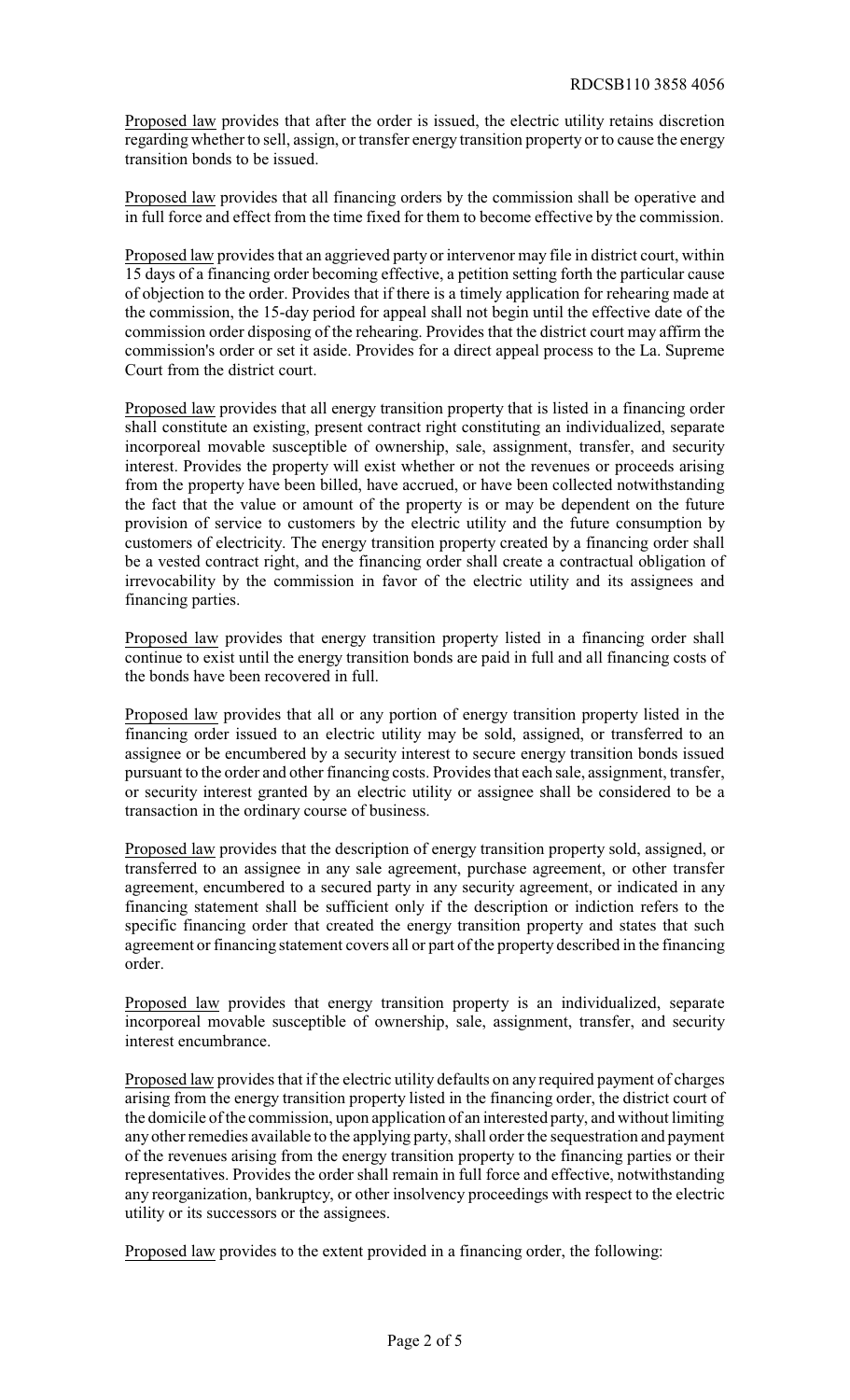- (1) The interest of an assignee or secured party in energy transition property listed in a financing order shall not be subject to setoff, counterclaim, surcharge, or defense by the electric utility or by any customer of the electric utility or other person, or in connection with the reorganization, bankruptcy, or other insolvency of the electric utility or any other person.
- (2) Any successors to an electric utility shall perform and satisfy all obligations of, and have the same rights under a financing order as, the electric utility under the order in the same manner and to the same extent as the electric utility, including collecting and paying to the persons entitled to receive them, the revenues, collections, payments, or proceeds of the energy transition property.

Proposed law provides relative to the sale, assignment, or other transfer of energy transition property.

Proposed law provides that the Uniform Commercial Code-Secured Transactions shall not apply to energy transition property or any right, title, or interest of a utility or assignee, whether before or after the issuance of the financing order, except as otherwise provided in proposed law. Provides such right, title, or interest pertaining to a financing order shall not be treated as proceeds of any right or interest other than of the financing order and the energy transition property arising from the financing order. Provides that all revenues and collections resulting from energy transition property shall constitute proceeds only of the energy transition property arising from the financing order.

Proposed law, with respect to filings of financing statements or control of deposit accounts or investment property as original collateral, governs the creation, attachment, granting, perfection, and priority of security interests in energy transition property to secure energy transition bonds and financing costs. Provides that energy transition property shall not be susceptible of pledge under the provisions of the Civil Code.

Proposed law provides that a security interest in energy transition property shall be valid and enforceable against the electric utility and its successors, any assignee, and any third party and attaches to energy transition property only after certain conditions are met.

Proposed law provides that a security interest in energy transition property shall be perfected only if it has attached and a financing statement indicating the energy transition property collateral covered has been filed. Provides that a financing statement shall be filed to perfect all security interests and liens in energy transition property. Provides that a security interest in energy transition property shall be perfected when it has attached and when the applicable financing statement has been filed.

Proposed law provides that the interest of a secured party shall not be perfected unless a financing statement is filed, and after perfection, the secured party's interest continues in the energy transition property and all proceeds of such energy transition property, whether or not billed, accrued, or collected, and whether or not deposited into a deposit account and however evidenced. Provides that a security interest in proceeds of energy transition property shall be a perfected security interest if the security interest in the energy transition property was perfected in accordance with proposed law.

Proposed law provides that financing statements shall be filed, indexed, maintained, amended, assigned, continued, and terminated in the same manner and in the same system of records maintained for the filing of financing statements pursuant to the Uniform Commercial Code-Secured Transactions. Provides that the filing of the financing statement shall be the onlymethod of perfecting a lien or security interest on energy transition property and the statement shall be filed as if the debtor named were located in the state.

Proposed law provides for the priority of conflicting security interests of secured parties in the same interest or rights in any energy transition property as follows:

(1) Conflicting perfected security interests of secured parties rank according to priority in time of perfection.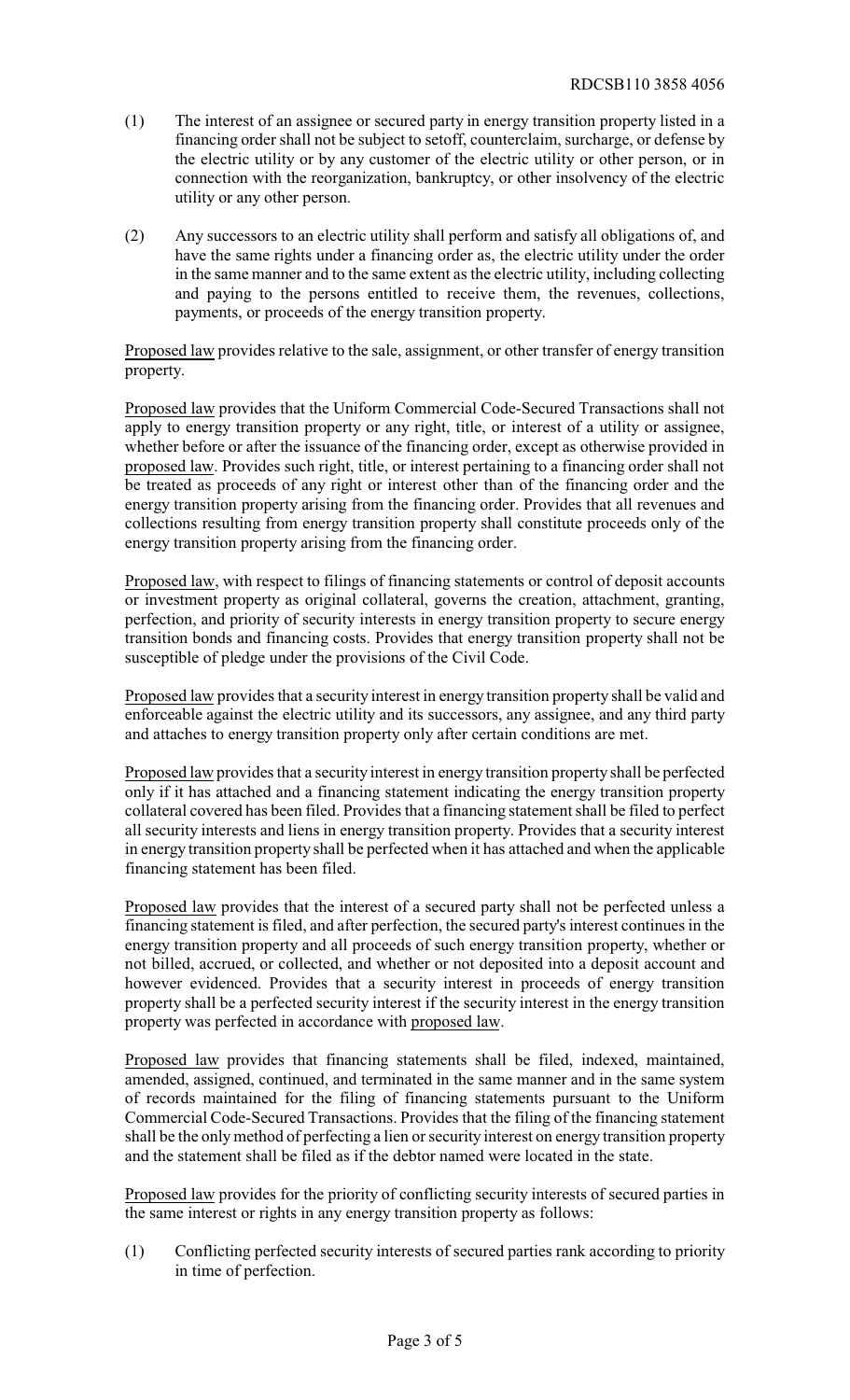- (2) A perfected security interest of a secured party shall have priority over a conflicting unperfected security interest of a secured party.
- (3) A perfected security interest of a secured party shall have priority over a person who becomes a lien creditor after the perfection of such secured party's security interest.

Proposed law provides that a perfected security interest in energy transition property and all proceeds of such property shall have priority over a conflicting lien or privilege of any nature in the same collateral property, except a security interest shall be subordinate to the rights of a person that becomes a lien creditor before the perfection of such interest.

Proposed law provides that the relative priority of a perfected security interest of a secured party shall not be adversely affected by any security interest, lien, or privilege in a deposit account of the electric utility that is a collector and into which the revenues are deposited.

Proposed law provides that the priority of a security interest shall not be defeated or impaired by any later modification of the financing order or energy transition property or by the commingling of funds arising from energy transition property with other funds. Any other security interest that may apply to those funds shall be terminated as to all funds transferred to a segregated account for the benefit of an assignee or financing party or to an assignee or financing party directly.

Proposed law provides that the Uniform Commercial Code-Secured Transactions, including choice of law rules, shall govern the perfection by control, the effect of perfection by control, and the priority of a security interest granted by the issuer of and securing energy transition bonds held by a secured party having control of a segregated deposit account or securities account as original collateral into which revenues, collections, or proceeds are deposited or credited.

Proposed law provides for the foreclosure on or enforcement of security interest in any energy transition property if a default occurs.

A security interest created in accordance with proposed law may provide for a security interest in after-acquired collateral. Proposed law provides that a security interest granted shall not be invalid or fraudulent against creditors solely because the grantor or the electric utility as collector or servicer has the right or ability to commingle the collateral or proceeds, or collect, compromise, enforce, and otherwise deal with collateral.

Proposed law provides that any action arising to enforce a security interest in energy transition property shall be brought in the district court of the domicile of the commission. The suits shall be governed by the Code of Civil Procedure and other laws applicable to executory proceedings.

Proposed law provides relative to conflict of laws and provides that proposed law governs the validity, enforceability, attachment, creation, perfection, the effect of perfection or nonperfection, priority, exercise of remedies, and venue with respect to the sale, assignment, or transfer of an interest or right or the creation of a security interest in any energy transition property.

Proposed law provides that if there a conflict between proposed law and any other law, proposed law governs.

Proposed law provides that energy transition bonds are not a debt or general obligation of the state or any of its political subdivisions, agencies, or instrumentalities and shall not be a charge on their full faith and credit and the bonds issued shall contain on the face of a statement the following: "Neither the full faith and credit nor the taxing power of the state of Louisiana is pledged to the payment of the principal of, or interest on, this bond."

Proposed law provides that the state and the Legislature of Louisiana each pledge to and agree with bondholders, the owners of the energy transition property, and other financing parties that, until the financing costs and the energy transition bonds and any ancillary agreements have been paid and performed in full, the state shall not perform certain acts,